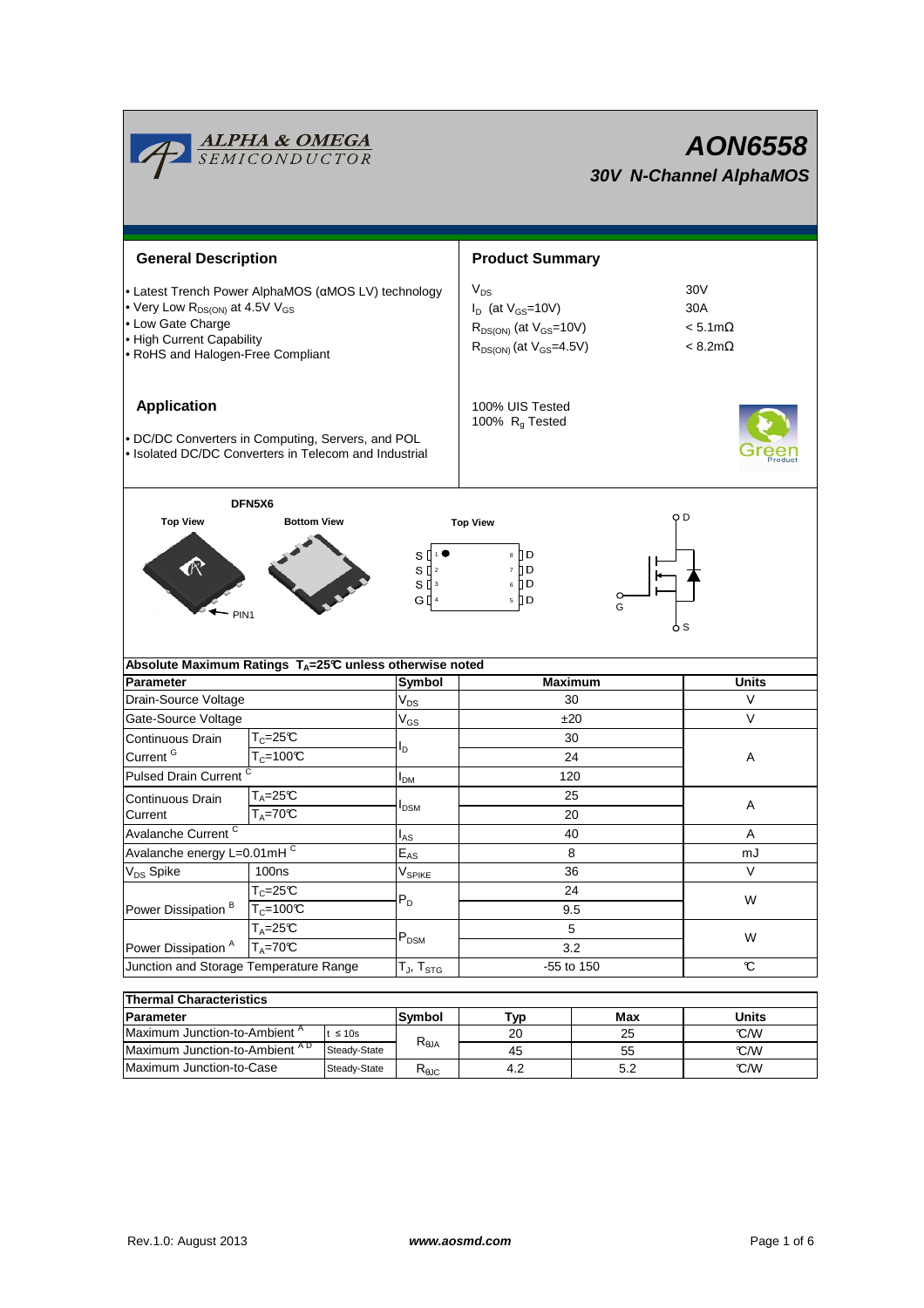

#### **Electrical Characteristics (TJ=25°C unless otherwise noted)**

| <b>Symbol</b>               | Parameter                             | <b>Conditions</b>                        |                                                                    | Min | <b>Typ</b> | <b>Max</b>   | <b>Units</b> |  |  |  |  |
|-----------------------------|---------------------------------------|------------------------------------------|--------------------------------------------------------------------|-----|------------|--------------|--------------|--|--|--|--|
| <b>STATIC PARAMETERS</b>    |                                       |                                          |                                                                    |     |            |              |              |  |  |  |  |
| $BV_{DSS}$                  | Drain-Source Breakdown Voltage        | ID=250 $\mu$ A, V <sub>GS</sub> =0V      |                                                                    | 30  |            |              | $\vee$       |  |  |  |  |
| $I_{DSS}$                   | Zero Gate Voltage Drain Current       | $V_{DS}$ =30V, $V_{GS}$ =0V              |                                                                    |     |            | 1            | μA           |  |  |  |  |
|                             |                                       |                                          | $T_{\parallel} = 125$ °C                                           |     |            | 5            |              |  |  |  |  |
| $I_{GSS}$                   | Gate-Body leakage current             | $V_{DS} = 0V$ , $V_{GS} = \pm 20V$       |                                                                    |     |            | ±100         | nA           |  |  |  |  |
| $V_{GS(th)}$                | Gate Threshold Voltage                | $V_{DS} = V_{GS}$ , $I_D = 250 \mu A$    |                                                                    | 1.4 | 1.8        | 2.2          | V            |  |  |  |  |
| $R_{DS(ON)}$                | Static Drain-Source On-Resistance     | $V_{GS}$ =10V, $I_{D}$ =20A              |                                                                    |     | 4.2        | 5.1          | $m\Omega$    |  |  |  |  |
|                             |                                       |                                          | $T_{\rm J}$ =125 $C$                                               |     | 6          | 7.2          |              |  |  |  |  |
|                             |                                       | $V_{GS}$ =4.5V, $I_D$ =20A               |                                                                    |     | 6.5        | 8.2          | $m\Omega$    |  |  |  |  |
| $g_{FS}$                    | <b>Forward Transconductance</b>       | $V_{DS} = 5V$ , $I_D = 20A$              |                                                                    |     | 62         |              | S            |  |  |  |  |
| $V_{SD}$                    | Diode Forward Voltage                 | $IS=1A, VGS=0V$                          |                                                                    |     | 0.7        | $\mathbf{1}$ | V            |  |  |  |  |
| ıs.                         | Maximum Body-Diode Continuous Current |                                          |                                                                    |     |            | 28           | A            |  |  |  |  |
|                             | <b>DYNAMIC PARAMETERS</b>             |                                          |                                                                    |     |            |              |              |  |  |  |  |
| $C_{\text{iss}}$            | Input Capacitance                     | $V_{GS}$ =0V, $V_{DS}$ =15V, f=1MHz      |                                                                    |     | 1128       |              | pF           |  |  |  |  |
| $C_{\rm oss}$               | <b>Output Capacitance</b>             |                                          |                                                                    |     | 435        |              | рF           |  |  |  |  |
| $C_{\text{rss}}$            | Reverse Transfer Capacitance          |                                          |                                                                    |     | 59         |              | pF           |  |  |  |  |
| $\mathsf{R}_{\mathsf{g}}$   | Gate resistance                       | $f = 1$ MHz                              |                                                                    | 0.7 | 1.4        | 2.1          | Ω            |  |  |  |  |
|                             | <b>SWITCHING PARAMETERS</b>           |                                          |                                                                    |     |            |              |              |  |  |  |  |
| $Q_g(10V)$                  | Total Gate Charge                     | $V_{GS}$ =10V, $V_{DS}$ =15V, $I_D$ =20A |                                                                    |     | 16.2       | 25           | nC           |  |  |  |  |
| $Q_g(4.5V)$                 | <b>Total Gate Charge</b>              |                                          |                                                                    |     | 7.4        | 15           | nC           |  |  |  |  |
| $\mathsf{Q}_{\mathsf{gs}}$  | Gate Source Charge                    |                                          |                                                                    |     | 4.3        |              | nC           |  |  |  |  |
| $\mathsf{Q}_{\mathsf{gd}}$  | Gate Drain Charge                     |                                          |                                                                    |     | 2.3        |              | nC           |  |  |  |  |
| $t_{D(on)}$                 | Turn-On DelayTime                     |                                          |                                                                    |     | 5.5        |              | ns           |  |  |  |  |
| t,                          | Turn-On Rise Time                     |                                          | $V_{\text{GS}}$ =10V, $V_{\text{DS}}$ =15V, $R_{\text{I}}$ =0.75Ω, |     | 3          |              | ns           |  |  |  |  |
| $t_{D(off)}$                | Turn-Off DelayTime                    | $R_{\text{GEN}} = 3\Omega$               |                                                                    |     | 22.5       |              | ns           |  |  |  |  |
| $\mathfrak{t}_{\mathsf{f}}$ | <b>Turn-Off Fall Time</b>             |                                          |                                                                    |     | 3          |              | ns           |  |  |  |  |
| $\mathfrak{t}_{\text{rr}}$  | Body Diode Reverse Recovery Time      | $I_F = 20A$ , dl/dt=500A/ $\mu$ s        |                                                                    |     | 13.3       |              | ns           |  |  |  |  |
| $Q_{rr}$                    | Body Diode Reverse Recovery Charge    | $I_F = 20A$ , dl/dt=500A/us              |                                                                    |     | 25         |              | nC           |  |  |  |  |

A. The value of R<sub>BJA</sub> is measured with the device mounted on 1in<sup>2</sup> FR-4 board with 2oz. Copper, in a still air environment with T<sub>A</sub> =25° C. The Power dissipation P<sub>DSM</sub> is based on R <sub>θJA</sub> t≤ 10s and the maximum allowed junction temperature of 150°C. The value in any given application depends on the user's specific board design.

B. The power dissipation P<sub>D</sub> is based on T<sub>JMAX)</sub>=150°C, using junction-to-case thermal resistance, and is more useful in setting the upper<br>dissipation limit for cases where additional heatsinking is used.

C. Single pulse width limited by junction temperature  $\overline{T}_{J(MAX)}$ =150°C.

D. The  $R_{\theta JA}$  is the sum of the thermal impedance from junction to case  $R_{\theta JC}$  and case to ambient.

E. The static characteristics in Figures 1 to 6 are obtained using <300µs pulses, duty cycle 0.5% max.

F. These curves are based on the junction-to-case thermal impedance which is measured with the device mounted to a large heatsink, assuming a maximum junction temperature of  $T_{J(MAX)}=150^\circ$  C. The SOA curve provides a single pulse rating.

G. The maximum current rating is package limited.

H. These tests are performed with the device mounted on 1 in<sup>2</sup> FR-4 board with 2oz. Copper, in a still air environment with T<sub>A</sub>=25°C.

THIS PRODUCT HAS BEEN DESIGNED AND QUALIFIED FOR THE CONSUMER MARKET. APPLICATIONS OR USES AS CRITICAL COMPONENTS IN LIFE SUPPORT DEVICES OR SYSTEMS ARE NOT AUTHORIZED. AOS DOES NOT ASSUME ANY LIABILITY ARISING OUT OF SUCH APPLICATIONS OR USES OF ITS PRODUCTS. AOS RESERVES THE RIGHT TO IMPROVE PRODUCT DESIGN, FUNCTIONS AND RELIABILITY WITHOUT NOTICE.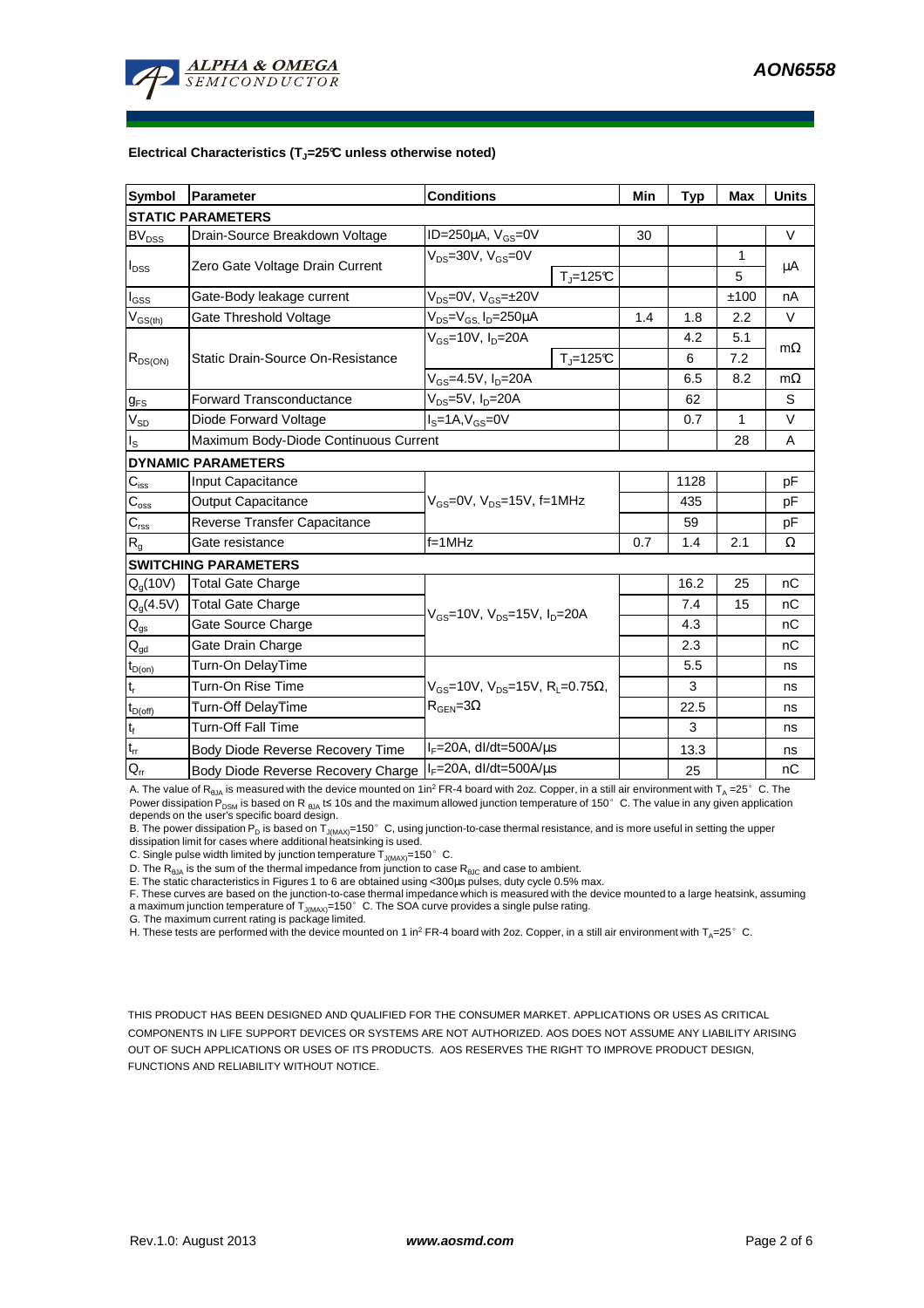

### **TYPICAL ELECTRICAL AND THERMAL CHARACTERISTICS**

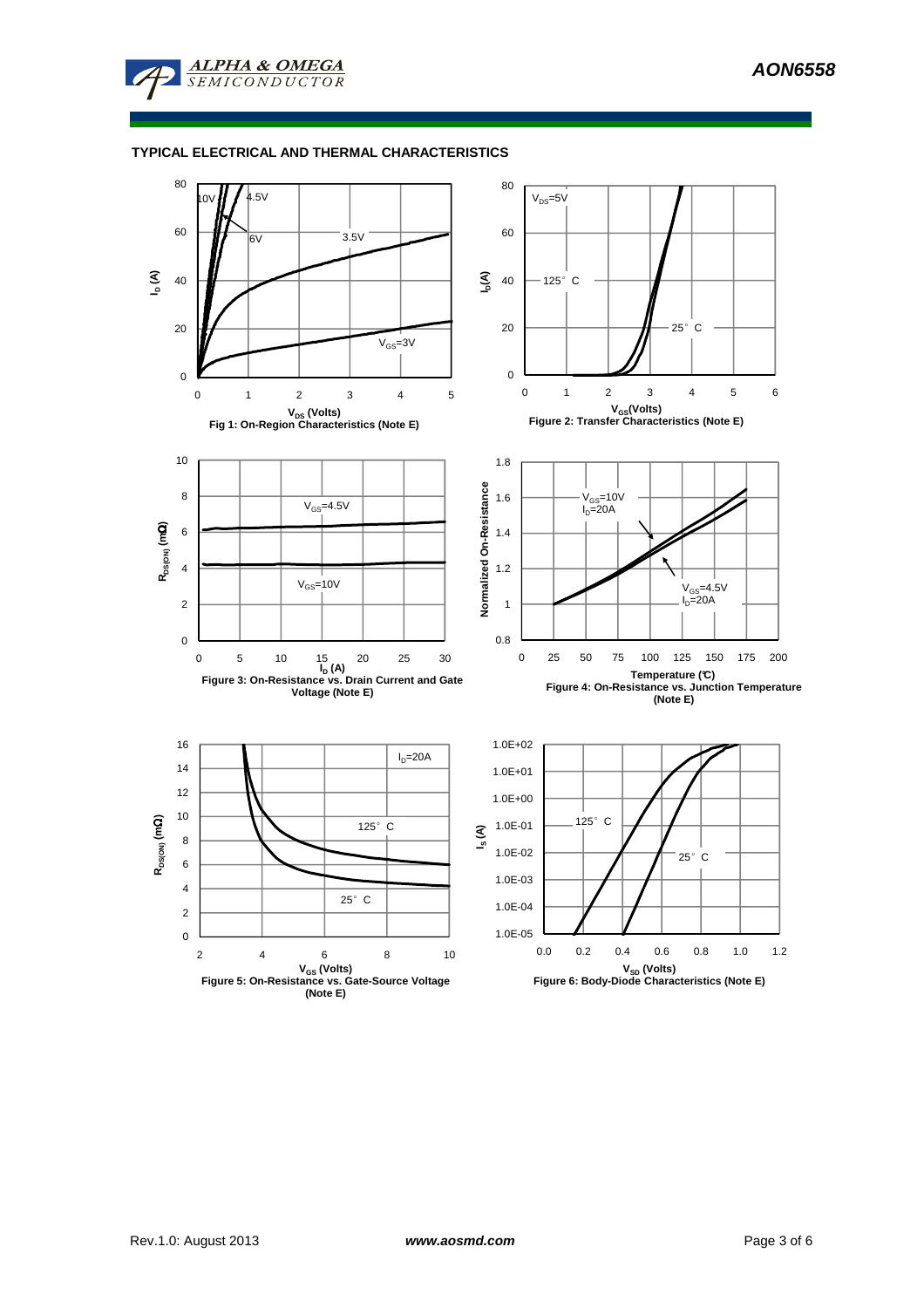

### **TYPICAL ELECTRICAL AND THERMAL CHARACTERISTICS**

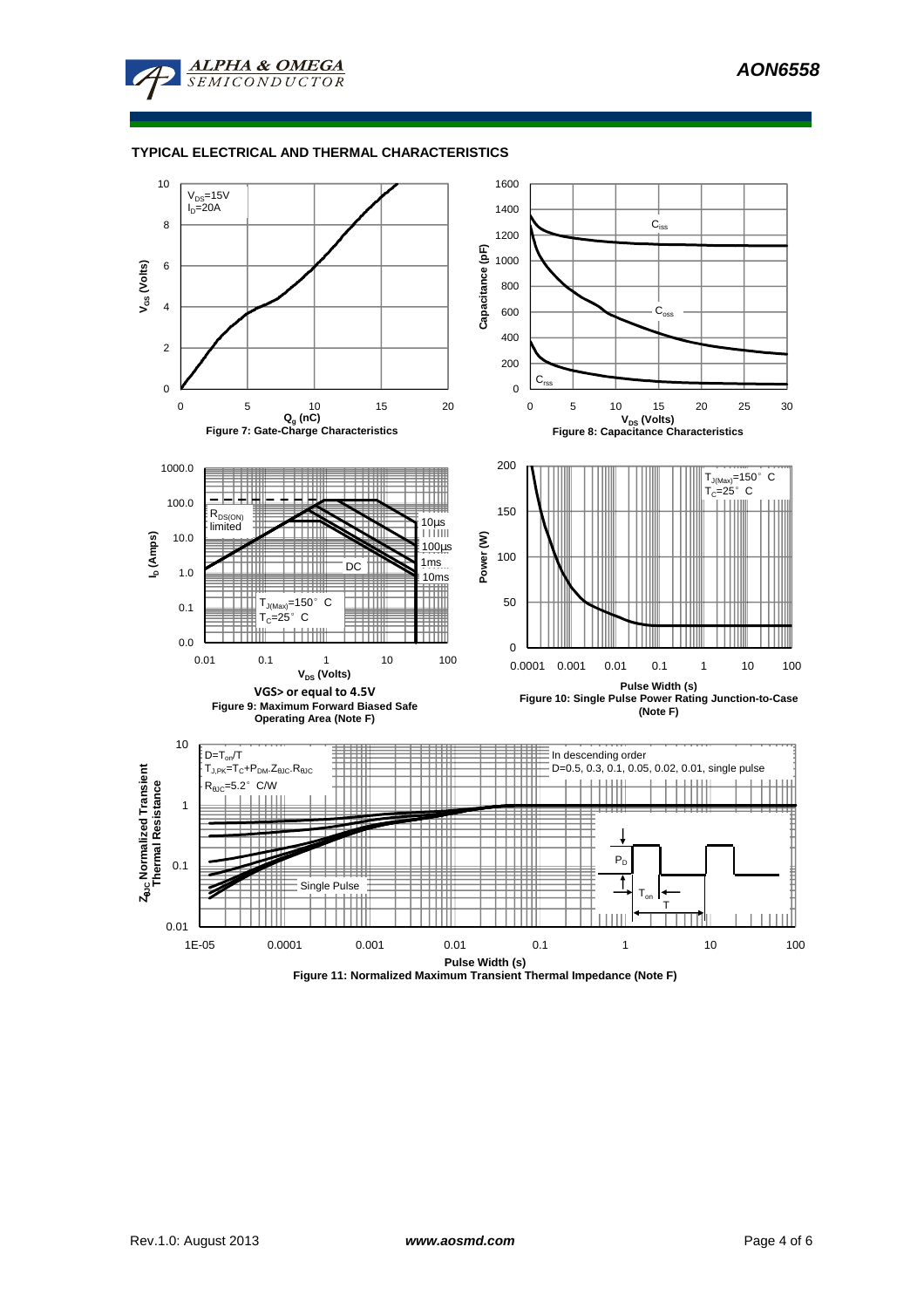

# **TYPICAL ELECTRICAL AND THERMAL CHARACTERISTICS**